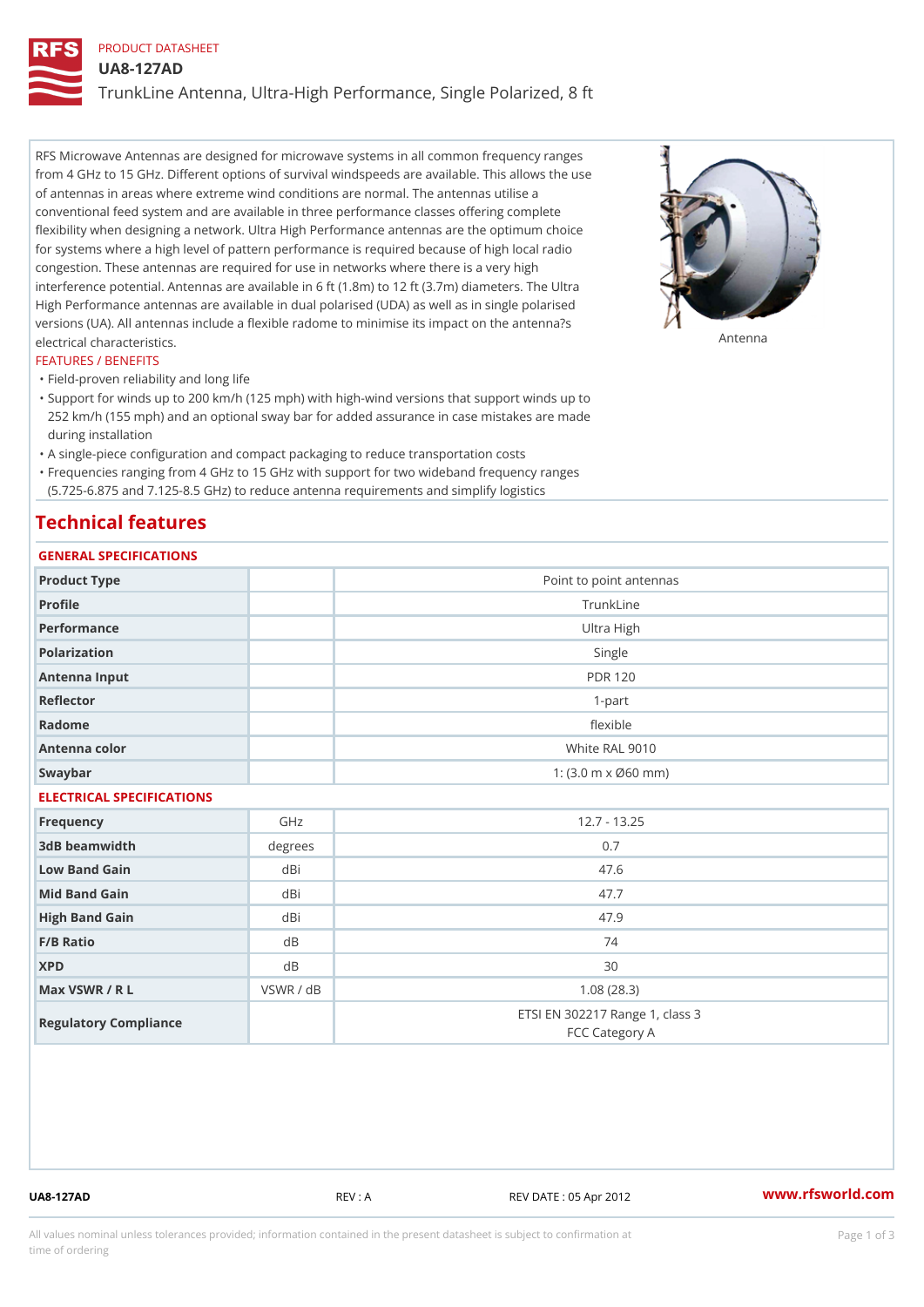# PRODUCT DATASHEET

(in)

m<sub>m</sub> (in)

Dimension\_F

## UA8-127AD

TrunkLine Antenna, Ultra-High Performance, Single Polarized, 8 ft

| MECHANICAL SPECIFICATIONS                                                     |              |                                                                          |  |  |
|-------------------------------------------------------------------------------|--------------|--------------------------------------------------------------------------|--|--|
| Diameter                                                                      | ft $(m)$     | 8(2.4)                                                                   |  |  |
| Elevation Adjustment                                                          | degrees      | ± 5                                                                      |  |  |
| Azimuth Adjustment                                                            | degrees      | ± 5                                                                      |  |  |
| Polarization Adjustment                                                       | degrees      | ± 5                                                                      |  |  |
| Mounting Pipe Diameter<br>minimum                                             | $mm$ (in)    | 114(4.5)                                                                 |  |  |
| Mounting Pipe Diameter<br>maximum                                             | $mm$ (in)    | 114(4.5)                                                                 |  |  |
| Approximate Weight                                                            | kg (lb)      | 180 (396)                                                                |  |  |
| Survival Windspeed                                                            | $km/h$ (mph) | 200 (125)                                                                |  |  |
| Operational Windspeed                                                         | $km/h$ (mph) | 190 (118)                                                                |  |  |
| <b>STRUCTURE</b>                                                              |              |                                                                          |  |  |
| Radome Material                                                               |              | PVC coated fabric                                                        |  |  |
| FURTHER ACCESSORIES                                                           |              |                                                                          |  |  |
| optional Swaybar                                                              |              | 1: SMA-SK-60-3000A (3.0 m x Ø60 mm)                                      |  |  |
| Further Accessories                                                           |              | SMA-WK-8 : Wind Kit<br>SMA-SKO-UNIVERSAL-L : Universal sway bar fixation |  |  |
| MOUNTOUTLINE                                                                  |              |                                                                          |  |  |
| m m<br>$Dimension_A$<br>(in)                                                  |              | 2616 (103.4)                                                             |  |  |
| m m<br>$Dimension_B$<br>(in)                                                  |              | 1450(57.1)                                                               |  |  |
| m m<br>$Dimension_C$<br>(in)                                                  |              | 460 (18.1)                                                               |  |  |
| $Dim_D - D -$<br>m m<br>$114$ m m $(4.5$ ir $)$ $\sqrt{$ ii $\sqrt{p}}$ $\ge$ |              | 190(7.5)                                                                 |  |  |
| m m<br>$Dimension$ = $E$                                                      |              | 310(12.3)                                                                |  |  |

310 (12.3)

1120 (44.1)

UA8-127AD REV : A REV DATE : 05 Apr 2012 [www.](https://www.rfsworld.com)rfsworld.com